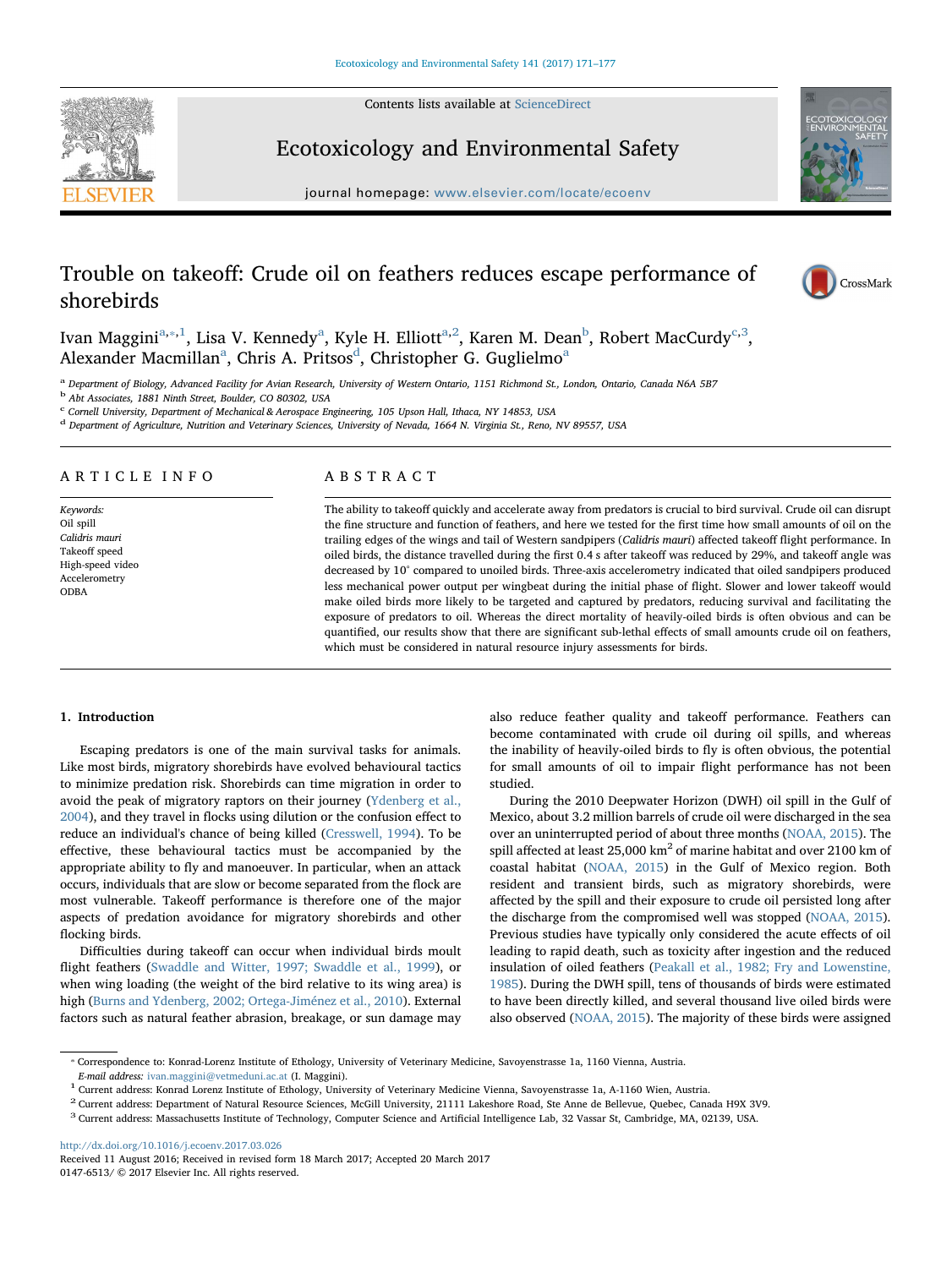to "trace" or "light" oiled categories (less than 5% and 5–20% of body surface, respectively).

We quantified for the first time the effects of crude oil on takeoff ability of birds. We hypothesized that birds with lightly-oiled wing and tail feathers, as are commonly observed during oil spills, would have reduced takeoff performance (slower speed and lower takeoff angle). We studied the effects on wings and tail because these are the major surfaces involved in creating lift during flight [\(Thomas, 1997;](#page-6-4) [Pennycuick, 2008](#page-6-4)), and we expect takeoff to be impacted when these surfaces are not fully functional, as in the case of oil contamination. We used high-speed video and three-axis accelerometers to quantify the effects of feather oiling on takeoff of western sandpipers. High-speed video is a standard method used to measure takeoff speed and angle ([Lind et al., 2010\)](#page-5-2). Accelerometers are used to measure parameters that are relevant to takeoff, such as overall dynamic body acceleration (ODBA), which has been shown to indicate mechanical power output in a variety of animal species, including birds [\(Wilson et al., 2006; Halsey](#page-6-5) [et al., 2009; Elliott et al., 2013; Duriez et al., 2014\)](#page-6-5). Measuring ODBA allowed us to deepen our understanding of the energy requirements of takeoff in birds with flight feathers contaminated by crude oil.

#### <span id="page-1-1"></span>2. Materials and methods

## 2.1. Study birds

Western sandpipers (family Scolopacidae) winter in the Gulf of Mexico in large numbers ([Morrison et al., 1993; Nebel et al., 2002](#page-5-3)), and were one of the species exposed to MC252 oil from the DWH spill ([NOAA, 2015\)](#page-6-2). They are representative of other birds of similar size and habitat requirements.

We captured western sandpipers near Roberts Bank and Boundary Bay in Delta, British Columbia, Canada (49°04'N; 122°58'W) in July 2012 and July 2013. Upon capture they were held for up to one week in animal facilities at Simon Fraser University (Burnaby, BC, Canada) before same-day shipment to Toronto, Ontario, Canada. They were then transported by vehicle to the Advanced Facility for Avian Research (AFAR) at the University of Western Ontario, London, Ontario, Canada and maintained in captivity until the experiments.

The birds were housed in specialized  $2.4 \text{ m} \times 3.7 \text{ m}$  shorebird rooms under 16L:8D (16 h of light, 8 h of darkness) light conditions at approximately 22 °C. They were fed an ad libitum diet of 80% Mazuri Waterfowl Starter (Purina, Agribrands Purina Canada, Woodstock, ON, Canada) and 20% trout chow (Aquamax Fingerling Starter 300, Grey Summit, MO, USA) supplemented with ~50 mealworms/20 birds every other day. During winter 2013 the light cycle was switched to 12L:12D to simulate conditions on the winter range. In mid-April 2013 the light cycle was changed to 14L:10D to photostimulate the birds into a migratory condition. The test in June 2013 was performed under these photoperiodic conditions. The birds captured in July 2013 were tested in September 2013 and the tests were performed when they were experiencing 16L:8D. During the winter 2013–2014 they went through the same photoperiodic changes described above, and additional tests were performed while the birds were experiencing 14L:10D.

## 2.2. Study design and schedule

The study was performed in three sessions: the first in June 2013 using birds caught in July 2012 ( $N=10$  oiled), the second in September 2013 using birds caught in July 2013 ( $N=7$  oiled,  $N=7$  controls), and the third in November 2014 ( $N=7$  oiled,  $N=6$  controls). In June 2013 and September 2013, the birds were tested sequentially over four days: baseline flight without accelerometer (video only), baseline flight with accelerometer, oiled (or sham) flight without accelerometer, and oiled (or sham) flight with accelerometer.

Supplementary material related to this article can be found online at <http://dx.doi.org/10.1016/j.ecoenv.2017.03.026>.

Due to an unrecoverable data storage drive failure, the September 2013 videos were lost before they could be analyzed. We analyzed the accelerometer data from September 2013, but we waited until November 2014 to repeat the video recordings to allow the birds to replace their feathers, and to measure them while they were in a similar migratory state. We repeated the time-matched control experiment (see below) with the same individual birds that were studied in September 2013, except that in this case birds were measured over two days with the baseline followed by the experimental flight.

We followed a four-day protocol: all birds flew baseline flights (BF) on day one (video only) and two (video and accelerometer), and then were oiled or sham-treated on day three for their experimental flights (EF, video only). On day four they flew an additional flight carrying accelerometers. Between day three and four the sandpipers were held without access to bathing pools so their feathers remained oiled until tested on day four. In June 2013 all birds were oiled after their baseline flights. In September 2013 and November 2014 we added a timematched control group to exclude the possible effect of habituation to the experimental schedule. Accelerometers were only deployed in June 2013 and September 2013.

#### 2.3. Application of crude oil to feathers

The oil applied to the birds from the oiled group was MC 252 oil collected during the 2010 DWH Gulf of Mexico oil spill and artificially weathered (TDI-Brooks International, College Station, TX) prior to receipt for use in the studies. Birds from the oiled group were oiled on 25% of the total surface of wings and tail. Oil covered the tip of the primary feathers and tail feathers [\(Fig. 1\)](#page-1-0). This level of oiling represented approximately 20% of the total body surface (light oiling) as determined from study skins in advance of the study, however, in a standing bird, this represented less than 5% of the visible body surface.

#### 2.4. Takeoff experimental procedure

We conducted the takeoff flights in a large, brightly lit animal room that was sub-divided by temporary walls and white curtains into a test arena (length 500 cm, width 310 cm, height 290 cm). At a release point near a corner of the arena, each bird was placed in an opaque box 20 cm above the ground surface and approximately 30 cm from a wall to the bird's left side. A high-speed video camera (Motion Pro X4 plus, Integrated Design Tools, Inc.) was positioned perpendicular to the release point and recorded the takeoffs at 200 frames per second (fps). The researcher waited until the bird positioned itself facing the long dimension of the arena (perpendicular to a side-view video camera and away from the researcher). At this point, the box was removed and an external stimulus (clicking sound produced by a dog-training clicker, one to three clicks) was given to induce takeoff. The observer behind the bird used angle markers on the ground to estimate the angle of deviation from the straight line perpendicular to the camera to correct

<span id="page-1-0"></span>

Fig. 1. Patterns of oiling for the experiments on Western sandpipers. Crude oil was applied to the trailing edge of the wing beginning 2.3 cm from the tip of the outermost primary feather to the tip of the 10th primary feather, and along a 0.7 cm margin of the tail. Sham treated birds were brushed in the same locations for the same duration with a dry paint brush. Illustration kindly provided by D.R. Smith.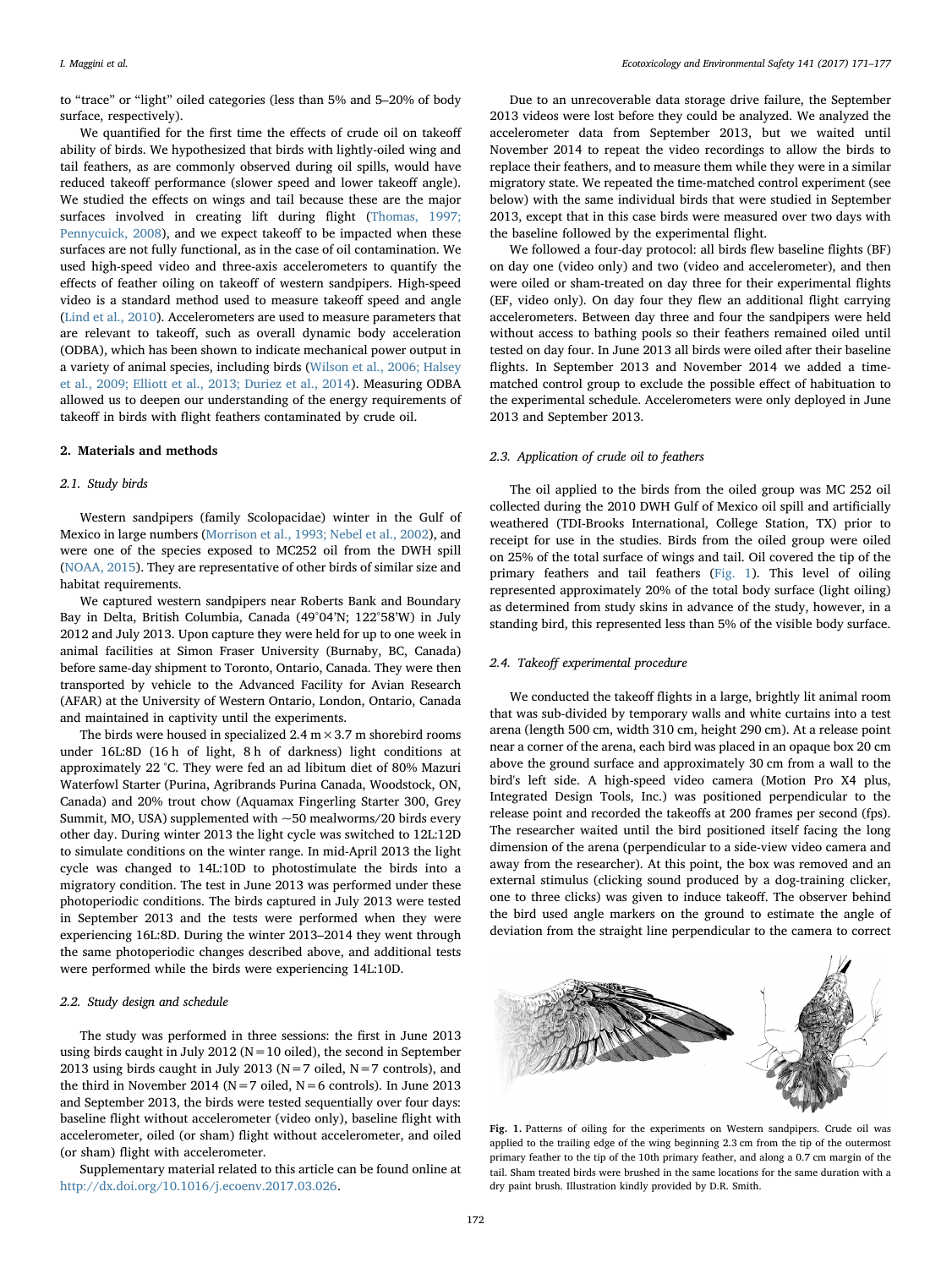for perspective. An example for such a video can be found in the supplementary materials. In addition to the video recordings, we deployed tri-axial acceleration loggers, which were custom-designed to minimize mass ([Shafer et al., 2015](#page-6-6)). The accelerometers were fitted into a plastic bird-mount logger carrier and attached to the bird with a leg-loop harness, sized according to the bird's body weight following ([Naef-Daenzer, 2007](#page-5-4)).

## 2.5. Accelerometers

We used tri-axial custom-made acceleration loggers. The logger board weighed 440 mg, and we used a plastic holder and harness that added 250 mg, for a total added mass of 690 mg, averaging roughly 2.3% of a bird's body mass. The acceleration logger employed an MSP430F2274 microcontroller from Texas Instruments (Dallas, TX, USA) and a BMA150 accelerometer from Bosch Sensortec (Reutlingen, Germany). The system was powered by a small rechargeable battery (Panasonic ML614). The microcontroller scheduled sensor readings and stored the data to local Flash memory, where it was read later. The BMA150 sensed three orthogonal axes of acceleration, had configurable sensitivity and sample rates, and used a 10 bit analog to digital converter. For this experiment, the BMA150 was configured to output 8 bit data, with a maximum range of +/−8g at 200 samples per second. This configuration yielded a minimum sensitivity of 62.5 millig (with g being the Earth's acceleration due to gravity). Data capture was initiated manually via a toggle switch before the start of each flight and continued until the onboard 30208 byte onboard memory was filled, which took 50.35 s. When the memory was filled, the bird was recaptured and the tag was read.

We obtained acceleration data from 7 out of 10 birds in June 2013 (3 accelerometers failed) and all 14 birds in September 2013. In total, we had acceleration data for 21 birds: 7 oiled birds in June 2013, and 7 controls and 7 oiled birds in September 2013. The data obtained from the accelerometers were accelerations in g (with g being the Earth's acceleration due to gravity) in the x (forward), y (sideways), and z (vertical) axes at 0.005-second intervals.

<span id="page-2-1"></span>To assess the energy required for takeoff from accelerometer data,

we calculated overall dynamic body acceleration (ODBA, measured in g, with g being the Earth's acceleration due to gravity), a comprehensive metric that includes both wingbeat amplitude and frequency. ODBA was calculated using two different equations:

<span id="page-2-0"></span>
$$
ODBA(L1norm) = |A_{dx} - A_{sx}| + |A_{dy} - A_{sy}| + |A_{dz} - A_{sz}|
$$
 (1)

ODBA(L2norm) = 
$$
\sqrt{(A_{dx} - A_{sx})^2 + (A_{dy} - A_{sy})^2 + (A_{dz} - A_{sz})^2}
$$
 (2)

where dynamic acceleration in direction  $i$ ,  $A_{di}$ , was the acceleration measured at that data point and static acceleration in direction  $i$ ,  $A_{sib}$ was the average of acceleration over 0.5 s before and after the data point. To select whether to use the L1 or the L2 norm for calculating ODBA, we chose 5 representative flights and calculated the regression coefficient between the two norms. The correlation between the L1 and the L2 norm for ODBA was very high ( $R^2 = 0.996$ ), therefore we used the L1 norm (Eq.  $(1)$ ) for analyses.

We determined flight duration as the number of seconds that the bird was actively flying by visually inspecting the accelerometer traces. Flight start and end were defined by the beginning and end of a rhythmic change in the z-axis of acceleration. Even though duration per se was not important if considering takeoff (for which the most important phase is within the first 0.5 s of flight), assessing duration was important to be able to exclude from our analysis any measurement taken after the bird landed.

## 2.6. Data analysis

## 2.6.1. Video data (takeoff speed and angle)

The video evaluation included the estimation of distance flown and takeoff angle at intervals of 0.1 s (20 frames) after the feet of the bird left the ground. Most birds were off-frame by 0.5 s, and we therefore have data on distance and angle at 0.1, 0.2, 0.3, 0.4 and 0.5 s after takeoff. The position of the bird at the moment when the feet first left the ground and every 20 frames was determined using software Image J 1.47 (National Institutes of Health, <http://rsb.info.nih.gov/ij/>). Using the software, we could determine the distance travelled and angle relative to the starting position at every time point. Distance was



Fig. 2. Example of an accelerometer trace. The y-axis of the graph is arbitrary to ease viewing and the fluctuations in the lines represent wingbeats. The black upper line represents vertical acceleration (on the z-axis), the dark grey central line forward acceleration (on the x-axis), and the light grey lower line sideways acceleration (on the y-axis). The flight duration was determined to be during the period where oscillations in all three axes were large and rhythmic.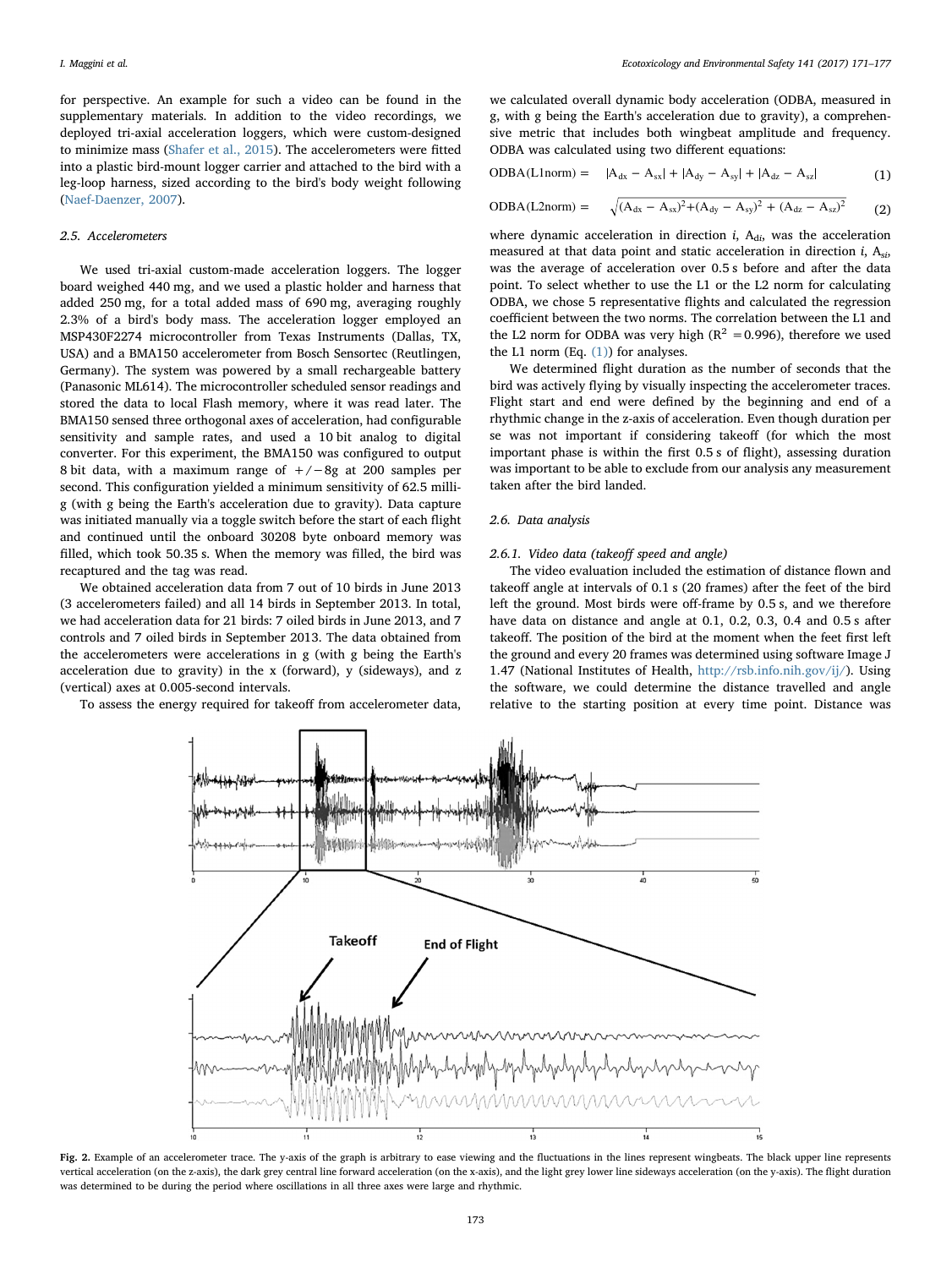<span id="page-3-0"></span>

Fig. 3. Distance flown by Western sandpipers as a function of time after takeoff. (A) in the June 2013 experiment (N = 10: ANCOVA intercept  $F_{1,63}$  = 395.543, p < 0.001; flight type (baseline or oiled) F<sub>1,63</sub> =65.158, p < 0.001; time F<sub>1,63</sub> =1015.894, p < 0.001; flight type\*time F<sub>1,63</sub> =30.393, p < 0.001); (B) in the November 2014 experiment (N = 14: intercept  $F_{1,37} = 6.747$ , p=0.013; treatment (oiled or un-oiled)  $F_{1,11} = 12.770$ , p=0.004; time  $F_{1,37} = 25.922$ , p < 0.001; treatment\*time  $F_{1,37} = 33.934$ , p < 0.001). Oiled treatment (solid lines and squares): grey = baseline flight, black = oiled flight. Control treatment (dashed lines and triangles): grey = baseline flight, black = experimental flight. Error bars represent standard errors.

corrected for perspective if the bird was not flying perpendicular to the camera using the formula:

Distance(corrected)=Distance(measured)/cos (angle of deviation) (3)

where the angle of deviation (estimated by the observer behind the bird) was in radians.

We tested for effects of oiling by analyzing how distance (or angle) changed with time in oiled and un-oiled birds. For the June 2013 data we created a linear mixed model with distance (or angle) as the response variable (y), flight type (baseline, non-oiled flight 'BF' or experimental, oiled flight 'EF'), time  $(0.1-0.5 s)$ , the flight type\*time interaction, and body mass as fixed factors, and individual as a random factor. Since the values at every time point are correlated with the previous time point, we added an autocorrelation structure (compound symmetry) to the model. In the model for distance, angle was also included as a fixed factor. The models were simplified by removing nonsignificant terms and the AICs of each model were compared in order to choose the best final model. One bird was excluded from the analysis since it was a clear outlier in both its BF and EF flights (it flew off at a

very steep angle).

To avoid the complicated interpretation of three-way interaction terms (treatment\*flight type\*time), but maintain a similar statistical approach for analysis of the November 2014 data, we modeled the difference in distance (or angle) between BF and EF for every individual using a linear mixed model. This allowed removal of flight type from the predictors, and a more straightforward interpretation of the results. The difference in body weight between BF and EF was added as a covariate in the models, and the difference in angle was added as a covariate in the model for difference in distance. As in the previous analysis, non-significant terms were removed from the model, and only the output of the final models is shown. We only considered the first 0.4 s of flight (rather than the first 0.5 s) because most of the birds were out of frame after that time and the sample sizes at time  $=0.5$  s were considerably smaller and highly unbalanced.

#### 2.6.2. Accelerometer data (ODBA)

In a first step of the analysis we integrated ODBA over each wingbeat. In addition, as ODBA varies with time since takeoff, but is

<span id="page-3-1"></span>

Fig. 4. Flight angle of Western sandpipers at different time points after takeoff. (A) in the June 2013 experiment (N = 10: ANCOVA intercept  $F_{1,62}$  < 0.001, p = 0.998; flight type  $F_{1,62}$ =27.501, p < 0.001; time F<sub>1,62</sub> =16.565, p < 0.001; body mass F<sub>1,62</sub> =0.434, p=0.512; flight type\*time F<sub>1,62</sub> =0.685, p=0.411); (B) in the November 2014 experiment (N =14: intercept F<sub>1,37</sub> = 0.581, p=0.451; treatment F<sub>1,11</sub> = 0.159, p=0.698; time F<sub>1,37</sub> = 11,001, p=0.002; treatment\*time F<sub>1,37</sub> = 12,577, p=0.001). Oiled treatment (solid lines and squares): grey = baseline flight, black = oiled flight. Control treatment (dashed lines and triangles): grey = baseline flight, black = experimental flight. Error bars represent standard errors.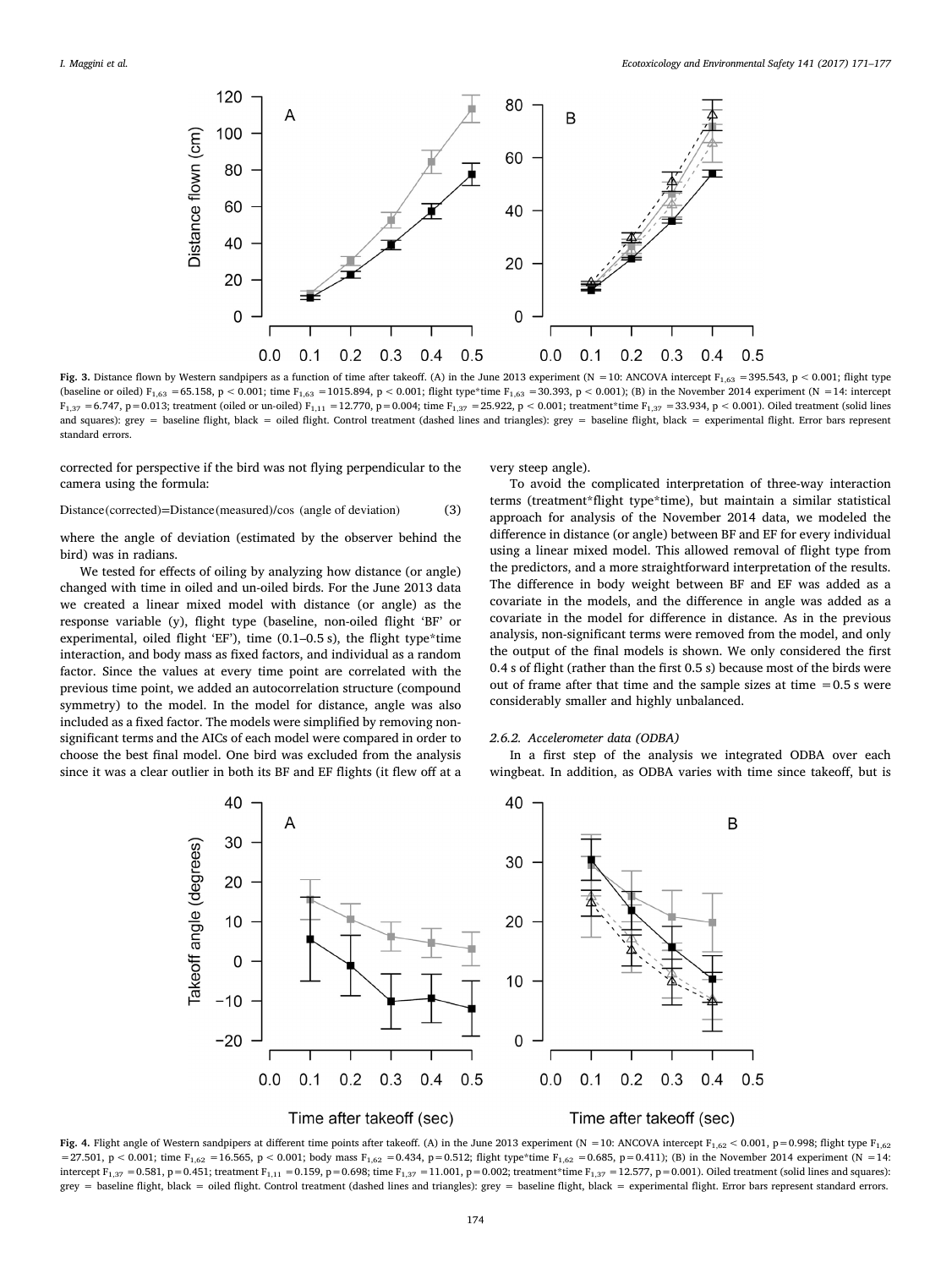only a useful variable when averaged over several wingbeats, we averaged ODBA over 0.25-second intervals, representing roughly four wingbeats. We considered the takeoff to begin once the wingbeat amplitude started to increase from baseline by visually inspecting the accelerometer output. See [Fig. 2](#page-2-1) as an example. Wingbeats were separated by subsequent minima in the z-axis of acceleration.

For the sake of investigating patterns, in a first step we analyzed each treatment group and season separately (i.e. the June 2013 oiled birds, the September 2013 controls, and the September 2013 oiled birds). We ran linear mixed models with ODBA as the response variable (y), flight type (BF or EF) and body mass as fixed factors, and individual as a random factor. We ran a model for each of the first 20 wingbeats, respectively the first eight 0.25 s-intervals (i.e. each interval for the first 2 s of flight). The models yielded no significant differences between flights, but tendencies were noted. To investigate these patterns more closely we modeled the difference in ODBA between BF and EF at each wingbeat/interval. We included treatment, wingbeat/interval, the difference in body mass between BF and EF and the treatment\*wingbeat/interval interaction as fixed factors, and individual as a random factor. As described above, we modeled differences instead of absolute values in order to avoid the difficult interpretation of the three-way interaction of interest (treatment\*flight\*wingbeat/interval) by removing flight as a fixed factor. We merged wingbeats/intervals with similar differences in ODBA using contrasts ([Crawley, 2007](#page-5-5)) to simplify interpretation. For every simplification step we tested for changes in the model deviance and stopped simplification when the change was significant ([Crawley, 2007\)](#page-5-5).

All statistical analyses were performed using the software R 3.0.2 (R [Core Team, 2012\)](#page-6-7).

#### 3. Results

Video recordings of takeoff flights were made with two different groups of sandpipers in June 2013 ( $N = 10$ ) and in November 2014 (N =14). See [Section 2](#page-1-1) for details of the experimental schedule, however, in brief, in June 2013 we measured all birds with oiled feathers following a baseline flight test, whereas in November 2014 we included time-matched controls which received no oil on their second flight. Birds that were oiled flew a significantly shorter distance (y) per unit time than in their baseline flight [\(Fig. 3\)](#page-3-0). Similarly, oiled birds flew at a lower angle relative to their baseline flight [\(Fig. 4](#page-3-1)). The oiled group had higher takeoff angles than the control group already in their baseline flight ([Fig. 4B](#page-3-1)). This was the result of randomly selecting birds with generally higher takeoff angles. However, while controls repeated their performance in their second flight, the oiled group significantly decreased their takeoff angle after oiling. In the November 2014 experiment the time-matched controls maintained the same distance and angle in the sham-oiled treatment flight as in their baseline flight ([Figs. 3](#page-3-0)b and [4b](#page-3-1)). Within 0.4 s after takeoff, oiled birds covered 29% less distance than on the baseline flight (data of both experiments combined: average distance covered on baseline flight =73.7 cm; oiled flight =52.1 cm), and they flew at about a  $10^{\circ}$  lower angle than when unoiled.

The reduction of takeoff speed in oiled birds tended to be coupled with a decrease in ODBA averaged over groups of wingbeats, beginning from the third wingbeat after takeoff (wingbeats were grouped as follows: 1–2: "early", 3–20: "late", [Fig. 5\)](#page-4-0). When averaging ODBA over time intervals rather than wingbeats, the opposite pattern was observed: ODBA tended to be less during the initial part of the takeoff and greater later on (intervals were grouped as follows: 0.00–0.25 s after takeoff: "initial", 0.25–0.75 s: "median", 0.75–2.0 s: "late", [Fig.](#page-4-1) 6).

#### 4. Discussion

Western sandpipers with crude oil on the trailing edges of their wings and tail took off more slowly and flew at a lower angle than

<span id="page-4-0"></span>

## Wingbeat number after takeoff

Fig. 5. Difference in ODBA between baseline and experimental takeoff flights of Western sandpipers for the first 20 wingbeats. Groups of wingbeats were merged during analysis and grouped into "early" (wingbeats 1–2) and "late" (wingbeats 3–20). Grey triangles: control group; black squares: oiled group. Differences were not significant (intercept  $F_{1356}$ = 6.952, p = 0.009; treatment  $F_{1,18}$  = 0.660, p = 0.427; wingbeat  $F_{1356}$  = 5.132, p = 0.024; treatment\*wingbeat  $F_{1356} = 3.631$ , p=0.058).

<span id="page-4-1"></span>

Fig. 6. Difference in ODBA between baseline and experimental takeoff flights of Western sandpipers for the first 2 s of flight. Time after takeoff was divided in intervals of 0.25 s. Groups of intervals were merged during analysis and grouped as "initial" (0.0–0.25 s after takeoff), "median" (0.25–0.75 s), and "late" (0.75–2.0 s). Grey triangles: control group; black squares: oiled group. Differences were not significant (intercept  $F_{1,65} = 8.116$ ,  $p=0.006$ ; Treatment  $F_{1,18} = 0.061$ ,  $p=0.808$ ; Interval  $F_{2,65} = 2.652$ ,  $p=0.078$ ; treat-

control birds. Feather damage is likely to affect flight performance by decreasing lift and thrust, increasing drag, imbalance, and difficulties to take off [\(Beaufrère, 2009](#page-5-6)). The effects of feather damage caused by external oil contamination on flight, however, had not previously been examined. Though we have no indications about what properties of the feathers were affected by the oiling, we were able to demonstrate a strong effect on takeoff performance.

ment\*interval  $F_{2,65} = 1.227$ , p=0.300).

Migrating sandpipers feed in large flocks, and their stopover site selection is determined by both food availability and predation risk ([Ydenberg et al., 2002](#page-6-8)). Above a certain body mass (about 26 g), western sandpipers had lower take-off ability and selected safer but less profitable stopover sites [\(Ydenberg et al., 2002](#page-6-8)). Refueling at a stopover site in sandpipers is optimized to reach a body mass high enough to resume migration within a short time ([Alerstam and Lindström, 1990;](#page-5-7) [Hedenström and Alerstam, 1997\)](#page-5-7). Switching to less rewarding stopover sites, therefore, can cause delays to the overall migration ([Lindström,](#page-5-8) [2003\)](#page-5-8). A study of western and least sandpipers (Calidris minutilla) documented a 20% reduction in takeoff speed over the range of natural wing loadings studied [\(Burns and Ydenberg, 2002\)](#page-5-1). Our observation of a 29% reduction in distance covered in oiled birds (which is equivalent to the relative reduction in speed during the given time range of 0.4 s) is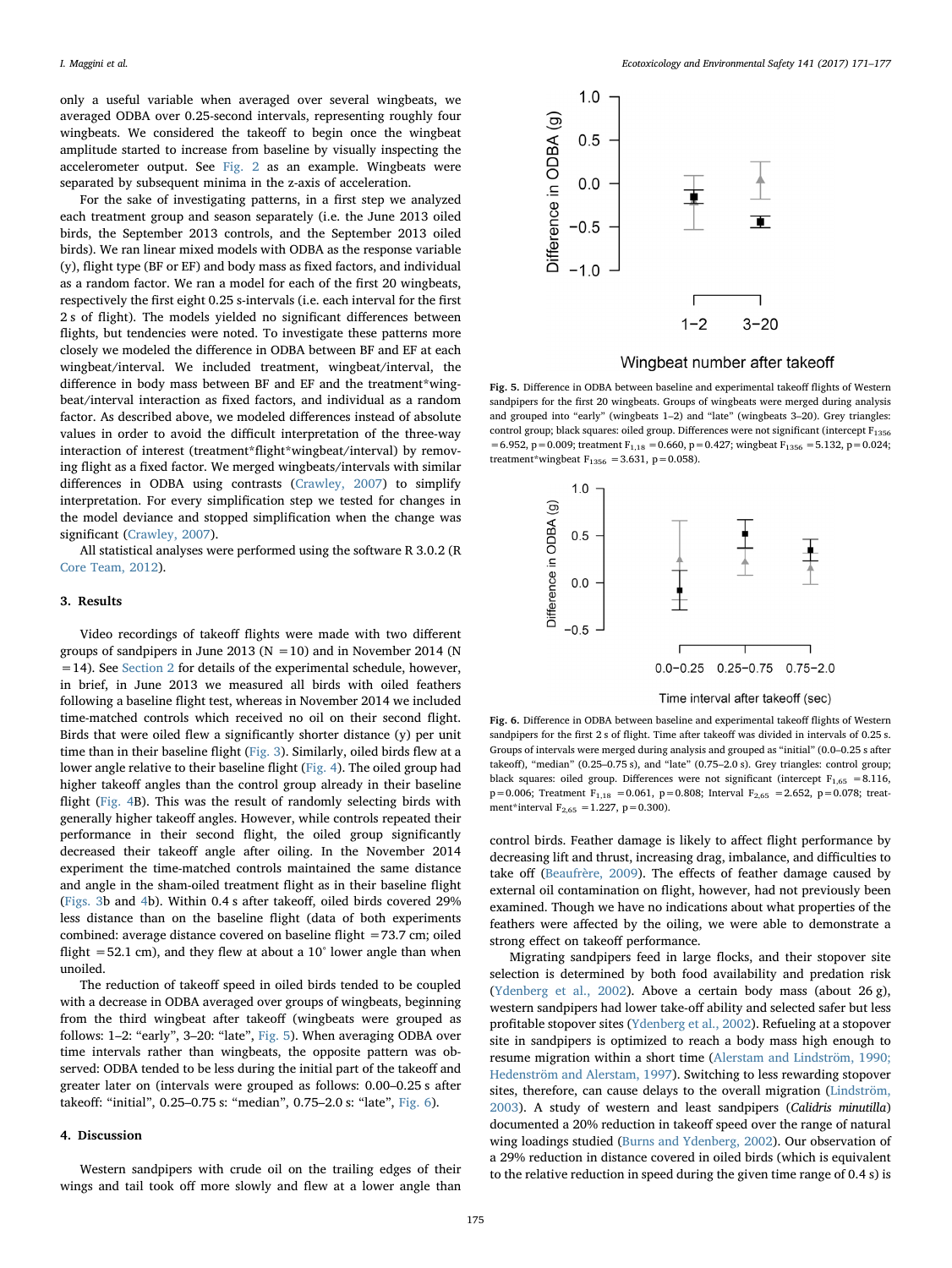even larger than the natural variation in speed caused by variation in body mass. Thus, lightly oiled birds may limit their refueling activity to safer sites, reducing fuel deposition rate and delaying migration.

Oiled western sandpipers tended to produce less mechanical power per wingbeat than controls, as indicated by their lower ODBA values over the first two wingbeats. On the other hand, ODBA averaged over time intervals was slightly greater for oiled birds during the initial part of the flight. These differences were not statistically significant due to the large variation in the data. However, this suggests that oiled sandpipers may compensate for reduced power output by increasing their effort via greater wingbeat frequency. Despite the apparent added effort, oiled birds were unable to achieve the same performance (as indicated by flight distance) as controls. Additional studies are required to elucidate the mechanisms by which crude oil changes feather properties and the relationship between oiling and the power requirement/output during takeoff in oiled birds.

The significance of a 29% speed reduction at takeoff is reflected in several different potential impacts due to predation by raptors (the main predators of shorebirds on migration). Raptor predation success is increased if the prey is isolated from the flock ([Buchanan et al., 1988](#page-5-9)), remains at the periphery of the flock ([Jennings and Evans, 1980; Inglis](#page-5-10) [and Lazarus, 1981](#page-5-10)), takes off slower (Whitfi[eld, 1985](#page-6-9)), or needs a longer time to reach cover ([Bedneko](#page-5-11)ff, 1996). It takes 0.25–0.7 s for an entire flock of shorebirds to initiate and complete a takeoff [\(Hilton](#page-5-12) [et al., 1999](#page-5-12)), indicating that our study addressed the biologically relevant time frame. This also means that after about one second, the delay due to oiling of feathers would be similar to that associated with being the last bird to take flight, assuming an average flock takeoff time of 0.5 s. Oiled birds might thus stand out and become preferred targets for predators. As a result, during an oil spill, the reduced escape performance of oiled birds could disproportionately impact higher trophic levels if raptors and other predators selectively capture and consume them.

Some different scenarios could arise as an effect of decreased escape performance of shorebirds in a flock. One possibility is that the overall decrease in the population would remain constant, in the case where the number of raptor attacks remains the same, but their efforts would be directed preferably towards oiled birds (a version of the "doomed surplus" hypothesis, [Errington,](#page-5-13) 1945). This would not impact the overall sandpiper population, but would possibly cause toxicological effects on the predators ([Zuberogoitia et al., 2006](#page-6-10)). Alternatively, the presence of escape-impaired individuals in the flock might attract additional predators that usually prey on shorebirds only in rare occasions, such as harriers or caracaras [\(Page and Whitacre, 1975;](#page-6-11) [Nebel and Ydenberg, 2005](#page-6-11)). Lastly, oiled sandpipers might choose safer, less profitable stopover sites where predation is reduced ([Ydenberg et al., 2002\)](#page-6-8). Due to the lower profitability of these sites, and to the time take to remove the oil, this might result in delays of migration and late arrival at the breeding sites, with consequences on reproductive success [\(Sandercock et al., 1999\)](#page-6-12).

A great number of oiled birds observed in the aftermath of spills are assigned to "trace" and "light" oiled categories, but damages to them are often overlooked or poorly quantified ([Timoney and Ronconi,](#page-6-13) [2010\)](#page-6-13). Our findings show that even small amounts of oil can negatively impact escape flight performance of birds. The negative effects of oil on sprint locomotion in birds contribute to putting them at greater risk of mortality, and should be considered in resource injury and environmental impact assessments during oil spills.

## Ethical standards

This research is in compliance with regulations governing animal research. Bird capture, housing, and experiments were performed under the guidelines of the University of Western Ontario Animal Use Sub-Committee (protocol 2012-027) and according to permit CA-0256 from the Canadian Wildlife Service.

#### Author contributions

I.M. and C.G.G. conceived the idea and designed the study, K.D. and C.A.P. participated in designing the study, I.M., L.V.K., A.M., C.G.G and K.H.E. performed the experiments, I.M. and C.G.G. wrote the manuscript, I.M. and C.G.G. developed the methods, I.M. and K.H.E. analyzed the data, R.M. provided the accelerometers, advised on data analysis, and wrote sections of the manuscript. All authors have read and approved the final version of the manuscript.

## Acknowledgments

The studies appearing in this special issue were funded by the US. Fish and Wildlife Service as part of the Deepwater Horizon Natural Resource Damage Assessment. We thank A.R. Gerson, D. Lank, B. Schwarz, G. Anderson, I. Jong, M. Dick, and M. Rebuli for help during fieldwork and bird care. D. Romney Smith provided the illustration. Katherine Healy and Peter Tuttle (U.S. Fish and Wildlife Service), Michael Hooper (U.S. Geological Survey), and Clare Cragan (DOI Office of the Solicitor) provided support and feedback on the manuscript. We thank Yolanda Morbey for thoughtful criticism, editing and advice.

#### References

- <span id="page-5-7"></span>[Alerstam, T., Lindström, Å., 1990. Optimal bird migration: the relative importance of](http://refhub.elsevier.com/S0147-6513(17)30170-7/sbref1) [time, energy, and safety. In: Gwinner, E. \(Ed.\), Bird Migration. Springer Verlag,](http://refhub.elsevier.com/S0147-6513(17)30170-7/sbref1) [Berlin, Heidelberg, Germany, pp. 331](http://refhub.elsevier.com/S0147-6513(17)30170-7/sbref1)–351.
- <span id="page-5-6"></span>[Beaufrère, H., 2009. A review of biomechanic and aerodynamic considerations of the](http://refhub.elsevier.com/S0147-6513(17)30170-7/sbref2) [avian thoracic limb. J. Avian Med. Surg. 23, 173](http://refhub.elsevier.com/S0147-6513(17)30170-7/sbref2)–185.
- <span id="page-5-11"></span>Bednekoff[, P.A., 1996. Translating mass dependent](http://refhub.elsevier.com/S0147-6513(17)30170-7/sbref3) flight performance into predation risk: [an extension of Metcalfe & Ure. Proc. R. Soc. Lond. B 263, 887](http://refhub.elsevier.com/S0147-6513(17)30170-7/sbref3)–889.
- <span id="page-5-9"></span>[Buchanan, J.B., Schick, C.T., Brennan, L.A., Herman, S.G., 1988. Merlin predation on](http://refhub.elsevier.com/S0147-6513(17)30170-7/sbref4) [wintering dunlins: hunting success and dunlin escape tactics. Wils. Bull. 100,](http://refhub.elsevier.com/S0147-6513(17)30170-7/sbref4) 108–[118](http://refhub.elsevier.com/S0147-6513(17)30170-7/sbref4).
- <span id="page-5-1"></span>Burns, J.G., Ydenberg, R.C., 2002. The eff[ects of wing loading and gender on the escape](http://refhub.elsevier.com/S0147-6513(17)30170-7/sbref5) flights of least sandpipers (Calidris minutilla[\) and western sandpipers \(](http://refhub.elsevier.com/S0147-6513(17)30170-7/sbref5)Calidris mauri). [Behav. Ecol. Sociobiol. 52, 128](http://refhub.elsevier.com/S0147-6513(17)30170-7/sbref5)–136.
- <span id="page-5-5"></span>[Crawley, M.J., 2007. The R Book. John Wiley and Sons, Ltd, Chichester, UK](http://refhub.elsevier.com/S0147-6513(17)30170-7/sbref6).
- <span id="page-5-0"></span>Cresswell, W., 1994. Flocking is an eff[ective anti-predation strategy in redshanks,](http://refhub.elsevier.com/S0147-6513(17)30170-7/sbref7)Tringa totanus[. Anim. Behav. 47, 433](http://refhub.elsevier.com/S0147-6513(17)30170-7/sbref7)–442.
- [Duriez, O., Kato, A., Tromp, C., Dell'Omo, G., Vyssotski, A.L., Sarrazin, F., Ropert-](http://refhub.elsevier.com/S0147-6513(17)30170-7/sbref8)Coudert, Y., 2014. How cheap is soaring fl[ight in raptors\\* A preliminary investigation](http://refhub.elsevier.com/S0147-6513(17)30170-7/sbref8) in freely-fl[ying vultures. PLoS One 9, e84887.](http://refhub.elsevier.com/S0147-6513(17)30170-7/sbref8)
- [Elliott, K.H., Le Vaillant, M., Kato, A., Speakman, J.R., Ropert-Coudert, Y., 2013.](http://refhub.elsevier.com/S0147-6513(17)30170-7/sbref9) [Accelerometry predicts daily energy expenditure in a bird with high activity levels.](http://refhub.elsevier.com/S0147-6513(17)30170-7/sbref9) [Biol. Lett. 9, 20120919.](http://refhub.elsevier.com/S0147-6513(17)30170-7/sbref9)
- <span id="page-5-13"></span>[Errington, P.L., 1945. Some contributions of a](http://refhub.elsevier.com/S0147-6513(17)30170-7/sbref10) fifteen-year local study of the northern [bobwhite to a knowledge of population phenomena. Ecol. Monogr. 15, 1](http://refhub.elsevier.com/S0147-6513(17)30170-7/sbref10)–34.
	- [Fry, D.M., Lowenstine, L.J., 1985. Pathology of common murres and Cassin's auklets](http://refhub.elsevier.com/S0147-6513(17)30170-7/sbref11) [exposed to oil. Arch. Environ. Contam. Toxicol. 14, 725](http://refhub.elsevier.com/S0147-6513(17)30170-7/sbref11)–737.
	- [Halsey, L.G., Green, J.A., Wilson, R.P., Frappell, P.B., 2009. Accelerometry to estimate](http://refhub.elsevier.com/S0147-6513(17)30170-7/sbref12) [energy expenditure during activity: best practice with data loggers. Physiol. Biochem.](http://refhub.elsevier.com/S0147-6513(17)30170-7/sbref12) [Zool. 82, 396](http://refhub.elsevier.com/S0147-6513(17)30170-7/sbref12)–404.
	- [Hedenström, A., Alerstam, T., 1997. Optimum fuel loads in migratory birds:](http://refhub.elsevier.com/S0147-6513(17)30170-7/sbref13) [distinguishing between time and energy minimization. J. Theor. Biol. 189, 227](http://refhub.elsevier.com/S0147-6513(17)30170-7/sbref13)–234.
- <span id="page-5-12"></span>[Hilton, G.M., Cresswell, W., Ruxton, G.D., 1999. Intra](http://refhub.elsevier.com/S0147-6513(17)30170-7/sbref14)flock variation in the speed of escape-fl[ight response on attack by an avian predator. Behav. Ecol. 10, 391](http://refhub.elsevier.com/S0147-6513(17)30170-7/sbref14)–395.
- [Inglis, I.R., Lazarus, J., 1981. Vigilance and](http://refhub.elsevier.com/S0147-6513(17)30170-7/sbref15) flock size in brent geese: the edge effect. Z. [Tierpsychol. 57, 193](http://refhub.elsevier.com/S0147-6513(17)30170-7/sbref15)–200.
- <span id="page-5-10"></span>Jennings, [T., Evans, S.M., 1980. In](http://refhub.elsevier.com/S0147-6513(17)30170-7/sbref16)fluence of position in the flock and flock size in the [vigilance of the starling](http://refhub.elsevier.com/S0147-6513(17)30170-7/sbref16) Sturnus vulgaris. Anim. Behav. 28, 634–635.
- <span id="page-5-2"></span>[Lind, J., Jakobsson, S., Kullberg, C., 2010. Impaired predator evasion in the life history of](http://refhub.elsevier.com/S0147-6513(17)30170-7/sbref17) [birds: behavioral and physiological adaptations to reduced](http://refhub.elsevier.com/S0147-6513(17)30170-7/sbref17) flight ability. Curr. [Ornithol. 17, 1](http://refhub.elsevier.com/S0147-6513(17)30170-7/sbref17)–30.
- <span id="page-5-8"></span>[Lindström, Å., 2003. Fuel deposition rates in migrating birds: causes, constraints and](http://refhub.elsevier.com/S0147-6513(17)30170-7/sbref18) [consequences. In: Berthold, P., Gwinner, E., Sonnenschein, E. \(Eds.\), Avian Migration.](http://refhub.elsevier.com/S0147-6513(17)30170-7/sbref18) [Springer Verlag, Berlin, Heidelberg, Germany, pp. 307](http://refhub.elsevier.com/S0147-6513(17)30170-7/sbref18)–320.
- <span id="page-5-3"></span>Morrison, R.I.G., Ross, R.K., Guzman, P.J., Estrada, A., 1993. Aerial surveys of Nearctic shorebirds wintering in Mexico: Preliminary results of surveys on the Gulf of Mexico and Caribbean coasts. Canadian Wildlife Service Progress Notes, no. 206. Canadian Wildlife Service, Ottawa, Ontario.
- <span id="page-5-4"></span>[Naef-Daenzer, B., 2007. An allometric function to](http://refhub.elsevier.com/S0147-6513(17)30170-7/sbref19) fit leg-loop harnesses to terrestrial [birds. J. Avian Biol. 38, 404](http://refhub.elsevier.com/S0147-6513(17)30170-7/sbref19)–407.
- Nebel, S., Ydenberg, R.C., 2005. Diff[erential predator escape performance contributes to a](http://refhub.elsevier.com/S0147-6513(17)30170-7/sbref20) [latitudinal sex ratio cline in a migratory shorebird. Behav. Ecol. Sociobiol. 59, 44](http://refhub.elsevier.com/S0147-6513(17)30170-7/sbref20)–50.
- [Nebel, S., Lank, D.B., O'Hara, P.D., Fernández, G., Haase, B., Delgado, F., Estela, F.A.,](http://refhub.elsevier.com/S0147-6513(17)30170-7/sbref21) [Evans Ogden, L.J., Harrington, B., Kus, B.E., Lyons, J.E., Mercier, F., Ortego, B.,](http://refhub.elsevier.com/S0147-6513(17)30170-7/sbref21) [Takekawa, J.Y., Warnock, N., Warnock, S.E., 2002. Western sandpipers \(](http://refhub.elsevier.com/S0147-6513(17)30170-7/sbref21)Calidris